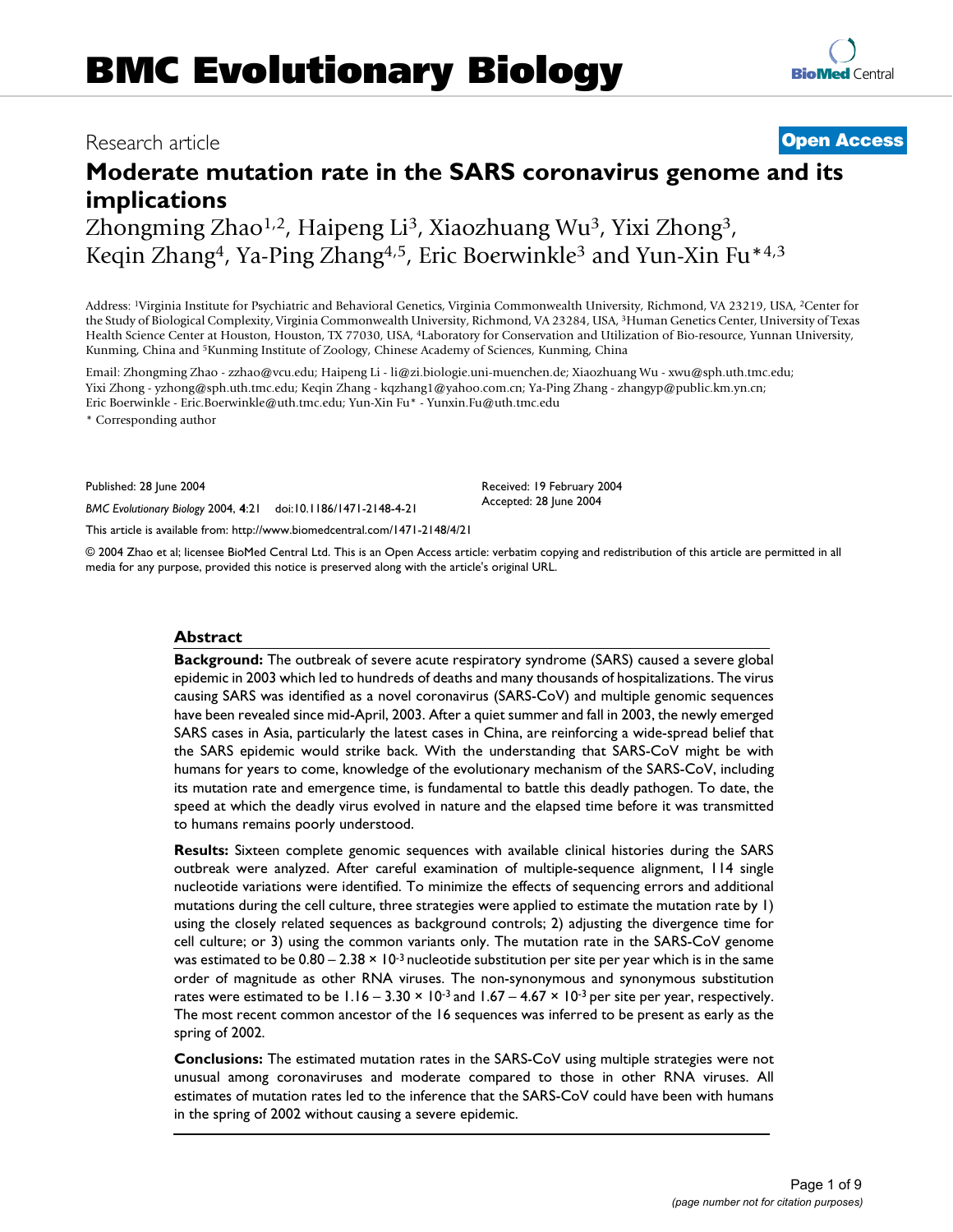## **Background**

The earliest confirmed case of the severe acute respiratory syndrome (SARS) occurred in November, 2002 in the Guangdong province of China. Toward the end of the epidemic (as reported by July 31, 2003) there were 8,098 recognized cases in 31 countries or regions worldwide and 774 implicated deaths (WHO, [http://www.who.int/csr/](http://www.who.int/csr/sars/country/table2003_09_23/en/) [sars/country/table2003\\_09\\_23/en/\)](http://www.who.int/csr/sars/country/table2003_09_23/en/). Due to an unprecedented international effort, the SARS coronavirus (SARS-CoV) was identified as the causal agent in late March 2003 and its first complete genomic sequences were published April 13, 2003 [1,2]. One month later, SARS-like coronaviruses were found in palm civets and other animals in Guangdong, China, the first evidence of possible interspecies transmission of the virus [3]. The re-emergence of the isolated SARS cases in Asia in December, 2003 and in Anhui province and Beijing, China, in late April 2004, has confirmed a wide-spread conjecture that the SARS-CoV will likely be with humans for years to come. This reemergence of SARS cases makes it legitimate to critically re-evaluate the time for the origin of the SARS-CoV.

There are 26 putative coding regions which cover about 98% of the 29.8-kb SARS-CoV genome. Approximately two-thirds of the genome are at the 5' side encoding the nonstructural proteins (orf1ab and orf1a) and one-third are at the 3' side encoding four structural proteins: spike glycoprotein (S), envelope (E), membrane (M), and nucleocapsid (N) [4]. The spike glycoprotein, especially its S1 subdomain, is responsible for binding to the specific receptor in the target cells [4,5]. RNA polymerase and nsp1 genes are two major loci in orf1ab.

Estimating the mutation rate in RNA viruses and retroviruses is critical but also challenging for tracing their rapidly evolving paths. The rates estimated from the positivestrand ssRNA virus appear to be in a similar range (e.g.,  $\sim$ 10<sup>-3</sup> per site per year) from the negative-strand ssRNA virus, although a direct comparison is not possible because the mutation rates could be estimated from different regions or genes [6-15]. The estimated mutation rates in coronavirus, which SARS-CoV phylogenetically links to, are moderate to high compared to the others in the category of ssRNA viruses. For example, it was estimated to be  $0.3 - 0.6 \times 10^{-2}$  per site per year in the infectious bronchitis virus in a previous study [8]. However, the estimated mutation rate appears to have a wider range in the retrovirus [16-20]. More details are presented in the Discussion section.

How SARS-CoV evolves has important implications for both strategic planning in the prevention of SARS epidemics and development of a vaccine and antibodies. The mutation rate is among the most fundamental aspect of sequence evolution. If the pathogen evolves slowly, there will be a better chance for development of effective long lasting vaccines and successful treatment for patients from a particular geographic region will likely be effective for patients from other areas. On the other hand, if the pathogen (particularly the genes coding for major antigens) evolves rapidly, an effective strategy to prevent transmission of the SARS-CoV must be the top-priority, and an effective vaccine program may be problematic. The purpose of this study is to improve our understanding of the evolutionary mechanism in the SARS-CoV genome, and in particular to address the issues of the mutation rate and the time for the emergence of the SARS-CoV in the human population. We reported the estimated mutation rate in the SARS-CoV using the available complete genomic sequences whose clinical history either is certain or could be inferred.

## **Results**

## *Mutation rate*

The sources of the genomic sequences used in this study and the methods of estimating mutation rates are presented in the Methods section. The divergence time was inferred based on the information summarized in Figure [1](#page-2-0). Table [1](#page-3-0) shows the mutation rates estimated by three strategies. When the first strategy was used to adjust for sequencing errors and potential mutations in the cell culture, the mutation rate was estimated to be 0.80 - 2.38  $\times$ 10-3 nucleotide substitution per site per year using all the sequences not generated from mainland China, and 0.81  $-1.38 \times 10^{-3}$  nucleotide substitution per site per year using the TOR2 and Urbani sequences only. When the second strategy was used, the mutation rate was estimated to be  $0.74 - 1.62 \times 10^{-3}$  nucleotide substitution per site per year, which is lower than that from using the first strategy. As expected, the mutation rate estimated using the third strategy was the lowest;  $0.54 - 1.57 \times 10^{-3}$  nucleotide substitution per site per year using the 11 sequences not generated from mainland China and  $0.42 - 0.72 \times 10^{-3}$ nucleotide substitution per site per year using the TOR2 and Urbani sequences only.

## *Substitution rate in the coding regions*

For all samples, the proportion of non-synonymous substitutions per non-synonymous site (Ka) was  $0.63 \times 10^{-3}$ and the proportion of synonymous substitutions per synonymous site (Ks) was  $0.65 \times 10^{-3}$ , leading to Ka/Ks being 0.97. This ratio was 0.79 in the nonstructural region and 1.37 in the structural region. In particular, the values of Ka/Ks were 1.98 for nsp1 and 0.85 for S.

Table [2](#page-3-1) shows the rates of nucleotide substitution in the coding regions of sequences. The overall rates of non-synonymous and synonymous substitutions were 1.16 – 3.30  $\times$  10<sup>-3</sup> and 1.67 – 4.67  $\times$  10<sup>-3</sup> per site per year, respectively.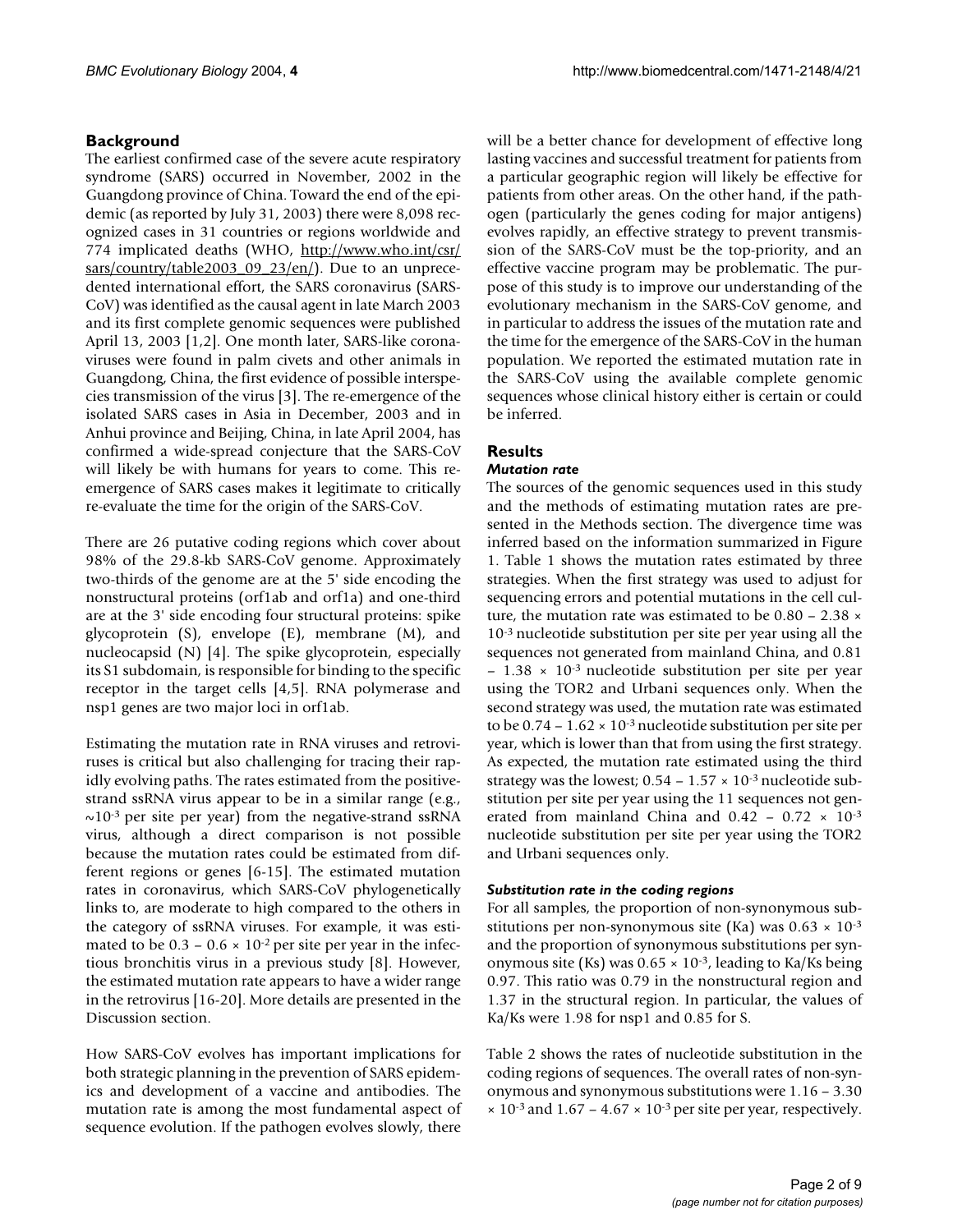<span id="page-2-0"></span>

## Clinical relations and estimated range of th **Figure 1** e divergence time among 16 SARS-CoV isolates

**Clinical relations and estimated range of the divergence time among 16 SARS-CoV isolates.** This figure is adapted from Figure 5 in [4]. Solid arrows indicate the certain SARS coronavirus transmission route and dashed lines indicate the uncertain route. SINxxxx denotes an unavailable primary contact of the Singaporean index patient (SIN2500). The numbers indicate a range of the diverged time (days) between two isolates.

The non-synonymous rate was higher in the three genes E, M, and N, suggesting some of those mutations might increase antigenicity, although the number of mutations used to calculate these rates was small.

## *Time for the origin of SARS-CoV*

The mutation rate estimated earlier allowed us to estimate the age of the most recent common ancestor (MRCA) of the sample, which should be about the same or more recent than the time for the origin of SARS-CoV. The phylogeny reconstructed by the neighbor-joining method with mid-point rooting or by maximum parsimony is overall consistent with the epidemic (Additional file 1). All the sequences from mainland China clustered together and separated from the remaining sequences, including those clinically related to the index patient A. GZ01 was distantly separated from other sequences. Assuming the MRCA is the root of the phylogeny, the age of the MRCA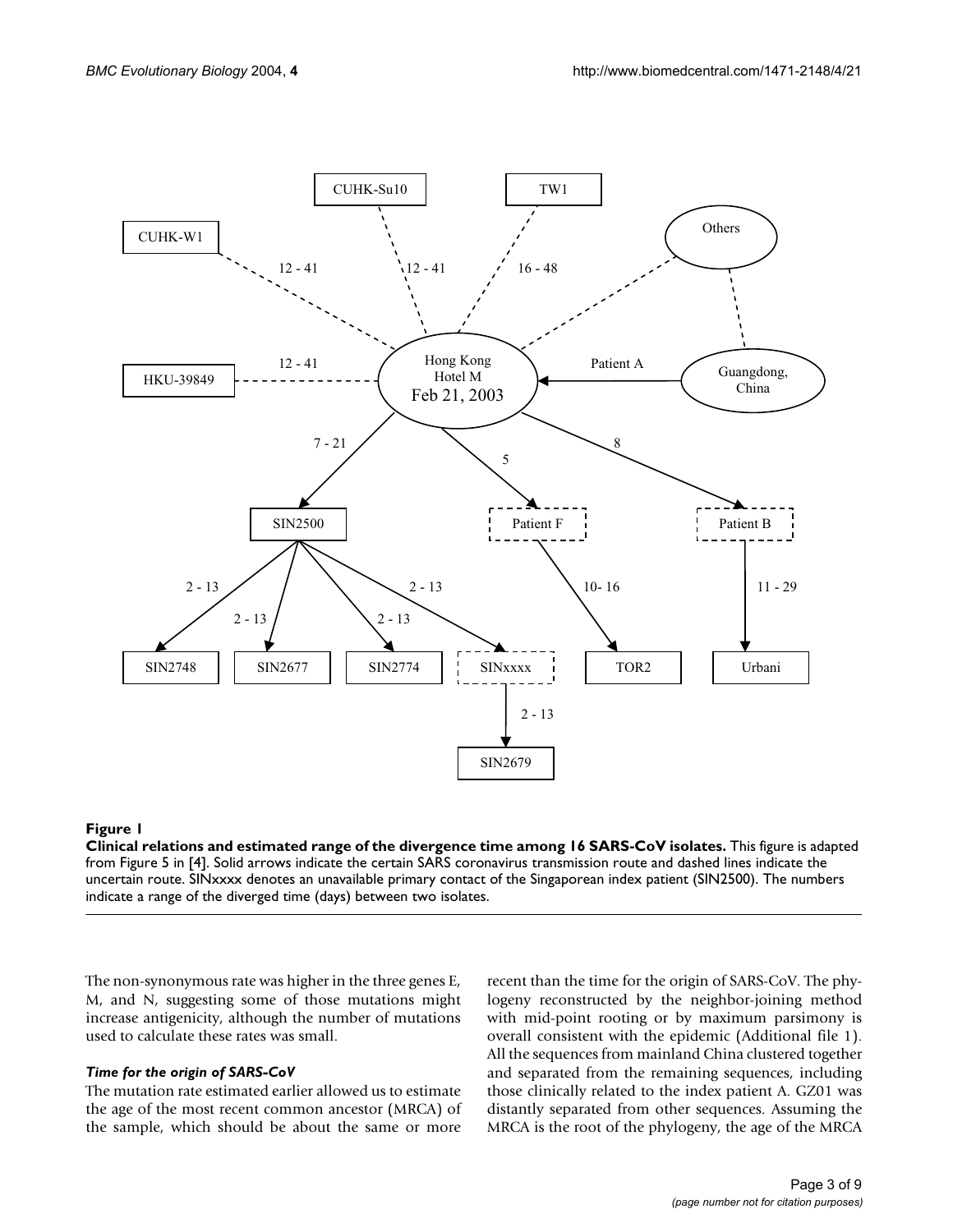|          | TOR2-Urbani |                | I sequences   |                |  |
|----------|-------------|----------------|---------------|----------------|--|
|          | $t$ (days)  | $\mu$ (× 10-3) | $t$ (days)    | $\mu$ (× 10-3) |  |
| Method I | $34 - 58$   | $0.81 - 1.38$  | $25.1 - 70.4$ | $0.80 - 2.38$  |  |
| Method 2 | $48 - 72$   | $0.85 - 1.28$  | 37.4-78.6     | $0.74 - 1.62$  |  |
| Method 3 | $34 - 58$   | $0.42 - 0.72$  | $23.4 - 64.6$ | $0.54 - 1.57$  |  |

#### <span id="page-3-0"></span>**Table 1: Mutation rate (per site per year).**

In method 1, the nucleotide difference (3.2) among five Singaporean sequences was used to adjust the sequence errors and mutations that occurred during cell culture. In method 2, the number of variants between two sequences was reduced by 2 and the divergence time was increased by 14 days. In method 3, the nucleotide variants that were observed only once among the isolates were excluded. *t* = range of divergence time (days).  $\mu$ = mutation rate (per site per year).

<span id="page-3-1"></span>

|  |  | Table 2: Substitution rates ( $\times$ 10 <sup>-3</sup> per site per year) and Ka/Ks ratio in the coding regions. |  |
|--|--|-------------------------------------------------------------------------------------------------------------------|--|
|--|--|-------------------------------------------------------------------------------------------------------------------|--|

|                      | Non-synonymous sites | Synonymous sites | Ka/Ks   |  |
|----------------------|----------------------|------------------|---------|--|
| Total                | $1.16 - 3.30$        | $1.67 - 4.67$    | 0.70    |  |
| Nonstructural region | $0.81 - 2.40$        | $1.78 - 5.07$    | 0.46    |  |
| Structural region    | $2.03 - 5.53$        | $1.40 - 3.69$    | 1.47    |  |
| <b>Nspl</b>          | $1.05 - 3.13$        | $0.85 - 2.60$    | 1.22    |  |
| S                    | $1.11 - 3.02$        | $3.22 - 8.50$    | 0.35    |  |
| <b>EMN</b>           | $3.35 - 9.22$        |                  | $\gg$ 1 |  |

The same divergence time as in Table 1 was used. Nonstructural region denotes the 5' two-thirds of the coding regions (sites 265 – 21485) and structural region denotes the 3' one-third of the coding regions (21492 – 29388). EMN denotes three genes E, M, and N.

is then the divergence time between GZ01 and other sequences. Using the mutation rates estimated above, it is found that the MRCA could be alive at a time between March 28 and November 29, 2002 (strategy 1), between February 22 and October 3, 2002 (strategy 2), and even earlier (strategy 3). The most critical implication of these analyses is that it is entirely plausible that the MRCA of the sample could be alive as early as the spring of 2002.

#### **Discussion**

Some uncertainties in the quality of the sequence data and incomplete information from patient histories are two limiting factors of this study. The world-wide race to understand this novel virus has provided an unprecedented set of complete genome sequences of a pathogen in an interval of a few weeks, but likely side-effects of this race might be an elevated error rate in the released sequences and generating errors during the analysis. Among the 129 sequence variations reported [4], many were generated randomly by the algorithms during the alignment of the multiple sequences, therefore these should be removed or adjusted. The concern above has led us to wait until all the sequences used in this study have been significantly revised by their generators and to manually adjust the multiple-sequence alignment. Still

some errors were unavoidable partly due to the intrinsic error rate of sequencing technology. For example among 18 common variations, 9 could not be uniquely assigned to the internal branches of the phylogeny. This incongruence is likely partially due to sequence errors. The existence of sequence errors can also be inferred by examining the ratio of transitional versus transversional changes. If nucleotide substitution occurs randomly, there are two transversional substitutions on average for each transitional substitution, and the ratio of transition to transversion should be 0.5. However, transition is generally favored over transversion in many organisms. For example, the ratio is approximately 2 in the human genome [21,22]. The ratio has not been discussed extensively in the RNA viruses; however, it appears to be higher than that in the mammalian genomes based on the two previous reports of 3.7 in the influenza A virus [23] and 5.0 in the Marburg virus [24]. In this study, 60 transitional substitutions and 54 transversional substitutions were observed among the 16 sequences, thus the ratio was 1.1. The ratio in five sequences from mainland China was 0.9, considerably smaller than 2.2 which was observed in the other eleven sequences. This suggests that sequences from mainland China may be more erroneous than the other sequences. On the other hand, the ratio was 0.9 for the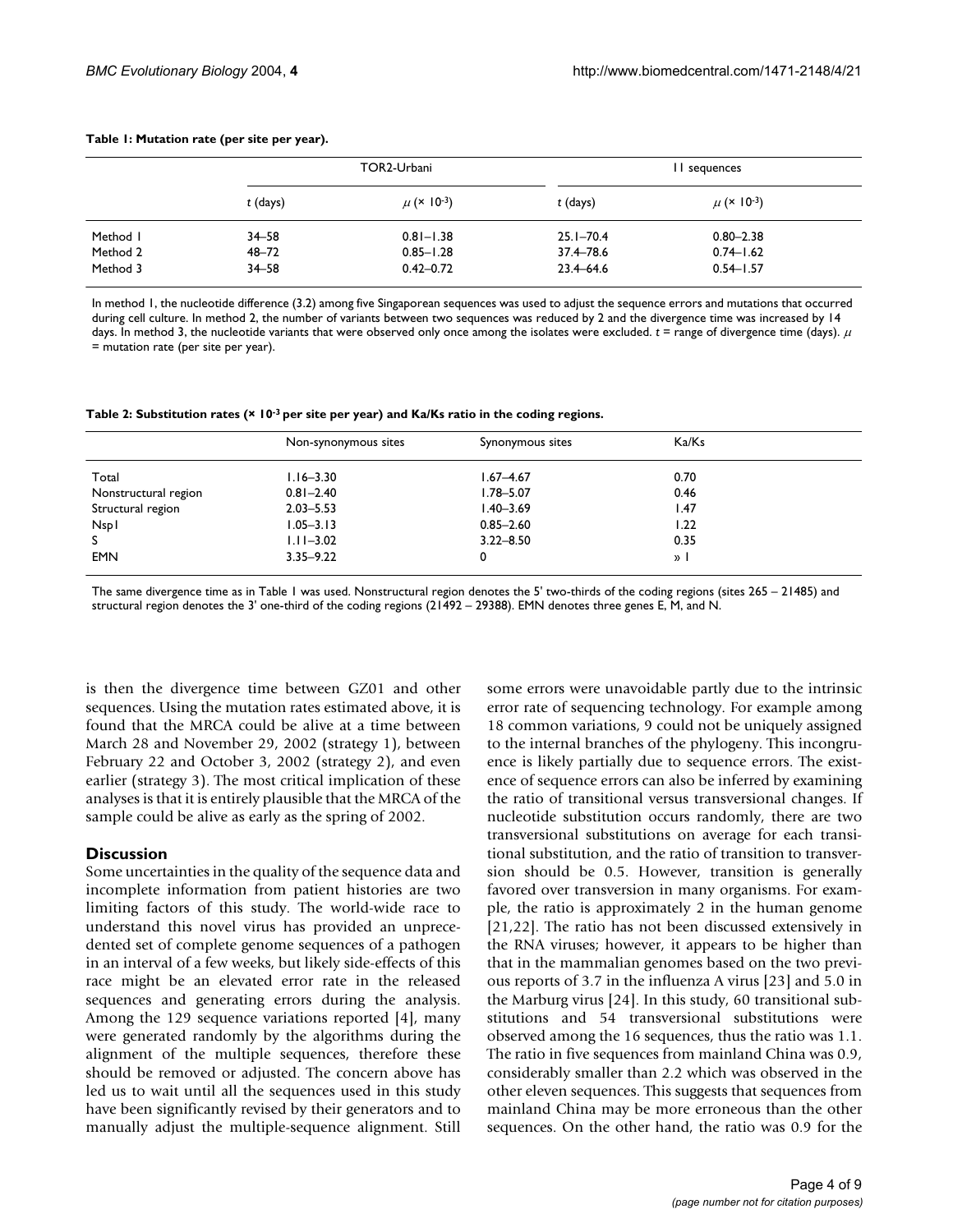#### **Table 3: Mutation rate in viruses.**

| Organism                                          | Mutation rate                                  | Ref.   |
|---------------------------------------------------|------------------------------------------------|--------|
| ssRNA positive-strand viruses (coronaviruses)     |                                                |        |
| Mouse hepatitis virus                             | $0.44 - 2.77 \times 10^{-2}$ per site per year | [6]    |
| Transmissible gastroenteritis virus               | $0.7 \times 10^{-3}$ per site per year         | [7]    |
| Infectious bronchitis virus                       | $0.67 - 1.33 \times 10^{-5}$ per site per year | [8]    |
| ssRNA positive-strand viruses (non-coronaviruses) |                                                |        |
| Hepatitis C virus                                 | $0.82 \times 10^{-3}$ per site per year        | [9]    |
| GBV-C/HGV                                         | $3.9 \times 10^{-3}$ per site per year         | [10]   |
| Foot-and-mouth disease virus                      | $6 \times 10^{-3}$ per site per year           | [11]   |
| ssRNA negative-strand viruses                     |                                                |        |
| Influenza A virus                                 | $2.28 \times 10^{-3}$ per site per year        | $[12]$ |
|                                                   | $2.3 \times 10^{-3}$ per site per year         | $[13]$ |
| Infectious salmon anaemia virus                   | $0.96 \times 10^{-3}$ per site per year        | [14]   |
| Measles virus                                     | $0.9 \times 10^{-4}$ per site per generation   | [15]   |
| <b>Retroviruses</b>                               |                                                |        |
| HIV-I                                             | $1.7 \times 10^{-3}$ per site per year         | [16]   |
|                                                   | $1.62 \times 10^{-2}$ per site per year        | [17]   |
| SIVagm virus                                      | $0.4 - 7.2 \times 10^{-2}$ per site per year   | [18]   |
| Bovine leukemia virus                             | $4.8 \times 10^{-6}$ per site per generation   | [19]   |
| Human T-cell leukemia virus                       | $1.2 \times 10^{-5}$ per site per generation   | [19]   |
| Visna virus                                       | $1.7 \times 10^{-3}$ per site per year         | $[20]$ |

singleton variations, which was much lower than the ratio of 3.5 for the non-singleton variants. This further indicates that singletons were more problematic.

Because of the unknown level of errors in the sequences, a conservative approach to estimating the mutation rate was taken. Three strategies were used to reduce the effect of sequence errors, one being more aggressive than the other two. The mutation rates estimated by the first two strategies were quite similar. In the third strategy, all the variants unique to a given isolate were excluded. Such a strategy is very conservative because the amount of singletons is expected to be large in a rapid expanding environment (see below). Therefore the mutation rate was placed in the range of  $0.80 - 2.38 \times 10^{-3}$  nucleotide substitution per site per year based on the 11 sequences used. This rate, along with the rate of synonymous substitutions estimated in this study, is close to that recently reported using another approach [25]. In comparison to other coronaviruses, this rate is lower than that in the mouse hepatitis virus, similar to that in the transmissible gastroenteritis virus, but higher than that in the infectious bronchitis virus (Table 3) [6-8]. The estimated mutation rate is at the same order of magnitude as in other RNA viruses, for example,  $2.3 \times 10^{-3}$  nucleotide substitution per site per year in the influenza A viruses [12,13]. The estimated mutation rate in HIV appears to have a wide range [16,17]. It is likely that the mutation rate in the SARS-CoV is not higher than that in HIV. Therefore, the SARS-CoV is not an unusual coronavirus or RNA virus in terms of its

speed of nucleotide changes. One of the challenging tasks, therefore, is to find those variations which led to the SARS-CoV being unique from other RNA viruses, especially coronaviruses, and how those variations changed the functionality and helped to transmit it to humans.

Nucleotide variation is distributed along the entire genome. Based on our alignment and the annotation in GenBank, 21 of the 26 open reading frames had the variations, including genes encoding polymerase, spike glycoprotein, envelope, membrane, and nucleocapsid protein. The estimated mutation rate suggests that approximately 2 to 6 new mutations will occur each month in a virus assuming the overall uniform mutation rate. However, the rate of the non-synonymous substitutions might vary during the course of the SARS-CoV evolution [25]. It was observed that there was an excess of mutations (and amino acid changes) in the external branches of the phylogeny of a large sample of the HA gene sequences of influenza A, which was partially caused by sampling bias [26]. From a population genetics standpoint, a large proportion of mutations should occur in the external branches when the infected hosts have rapidly increased. Therefore, one should not conclude that mutation rate is low because of a relatively small number of mutations in the internal branches [27]. Our analysis, even by a conservative estimation of mutation rate, indicates that the SARS-CoV population has already harbored a considerable amount of genetic diversity.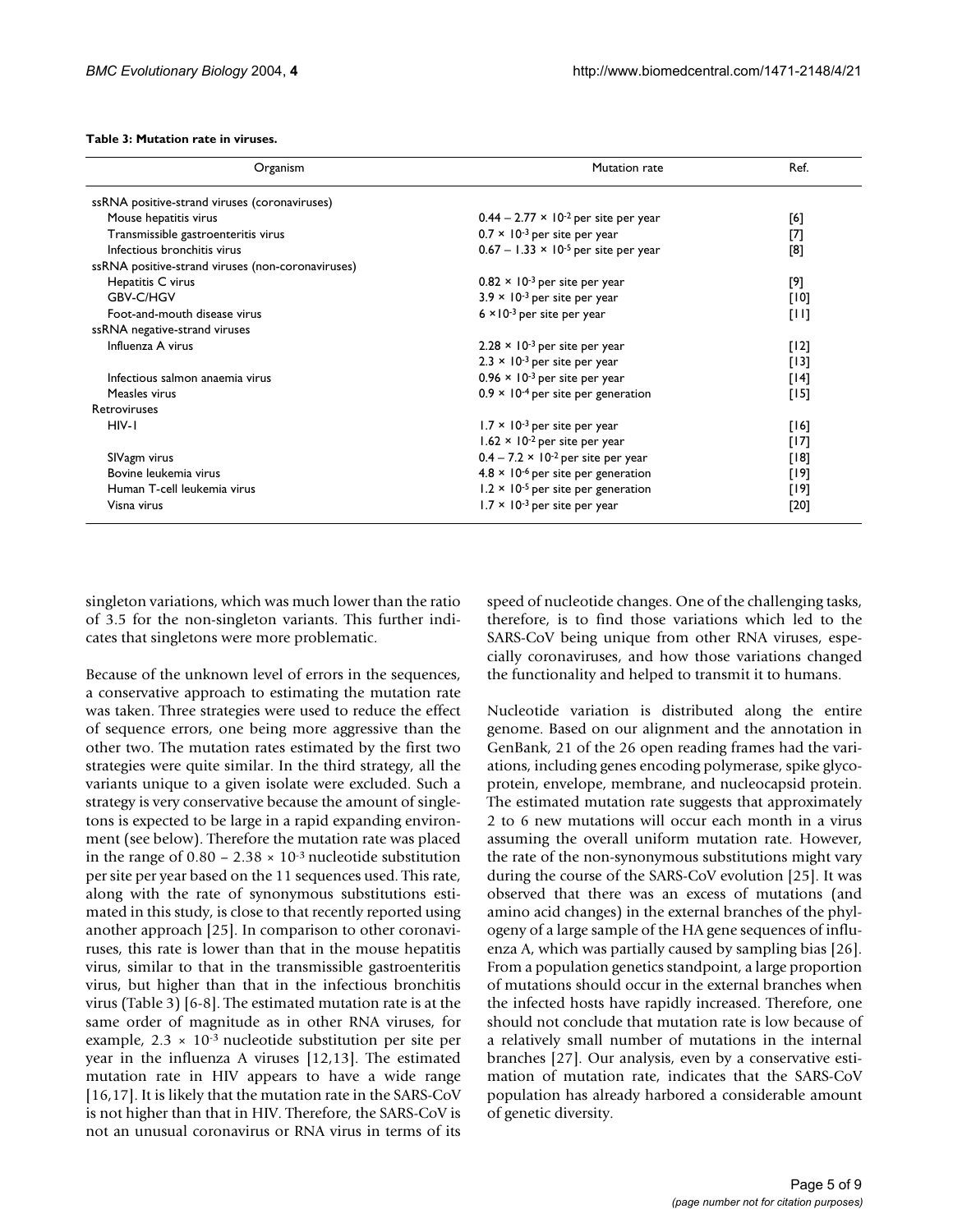| Name                    | Accession ID | Version        | Length (bp) | First release date | Last release date |
|-------------------------|--------------|----------------|-------------|--------------------|-------------------|
| TOR <sub>2</sub>        | AY274119     | 3              | 29751       | $14-Apr-03$        | 16-May-03         |
| Urbani                  | AY278741     |                | 29727       | 21-Apr-03          | 12-Aug-03         |
| <b>CUHK-WI</b>          | AY278554     | 2              | 29736       | 18-Apr-03          | $31$ -Jul-03      |
| CUHK-Sul0               | AY282752     |                | 29736       | 07-May-03          | 07-May-03         |
| <b>HKU-39849</b>        | AY278491     |                | 29742       | 18-Apr-03          | 29-Aug-03         |
| SIN2500                 | AY283794     |                | 29711       | 09-May-03          | 12-Aug-03         |
| <b>SIN2677</b>          | AY283795     |                | 29705       | 09-May-03          | 12-Aug-03         |
| SIN2679                 | AY283796     |                | 29711       | 09-May-03          | 12-Aug-03         |
| <b>SIN2748</b>          | AY283797     |                | 29706       | 09-May-03          | 12-Aug-03         |
| <b>SIN2774</b>          | AY283798     |                | 29711       | 09-May-03          | 09-May-03         |
| TWI                     | AY291451     |                | 29729       | 14-May-03          | 14-May-03         |
| B <sub> 0</sub>         | AY278488     |                | 29725       | 21-Apr-03          | 01-May-03         |
| <b>B</b> <sub>102</sub> | AY278487     |                | 29745       | 21-Apr-03          | 05-Jun-03         |
| <b>B</b> <sub>103</sub> | AY278490     |                | 29740       | 21-Apr-03          | 05-Jun-03         |
| <b>B</b> <sub>104</sub> | AY279354     | $\mathbf{2}$   | 29732       | 23-Apr-03          | 05-Jun-03         |
| GZ01                    | AY278489     | $\overline{2}$ | 29757       | 21-Apr-03          | 18-Aug-03         |

<span id="page-5-0"></span>**Table 4: Sources of 16 genomic sequences.**

Based on the information in National Center for Biotechnology Information <http://www.ncbi.nlm.nih.gov/>on August 31, 2003.

The emerging time of the SARS-CoV is of special importance in dissecting the origin of the virus as well as the dynamics of the epidemic. The time for the most recent common ancestor of the 16 isolates was estimated to be between February 2002 and November 2002. Although this is consistent with the date for the earliest known case of SARS and those estimated in other studies [25,28], it also suggests that SARS-CoV could have been present longer than generally believed, that is, around November 2002. One possible scenario is that the SARS-CoV had already infected some people in the spring of 2002 but failed to cause epidemics; its spread was however suppressed in the summer (similar to the summer of 2003), and re-emerged around November to cause the epidemic in 2003. Given the current re-emergence of SARS cases, this scenario is becoming more likely. There were indeed some media reports of SARS-like symptoms of patients in the spring of 2002 although none have been convincingly confirmed. An alternative scenario is that the common ancestor of the SARS-CoV lived in the spring of 2002, but the host was animals. The recent finding of high sequence homology between the isolate from a newly emerged SARS case (December 16, 2003) and the isolates from the masked palm civets [29] makes civets as the primary suspect of reservoir for SARS-CoV.

## **Conclusions**

The estimated mutation rate and the synonymous and non-synonymous substitution rates in the SARS-CoV genome were moderate compared to that in coronavirus and other RNA viruses, suggesting that the SARS-CoV is not an unusual coronavirus in terms of its speed of nucleotide or amino acid changes. Based on the mutation rates estimated in this study, the emerging time of the most recent common ancestor of the 16 isolates can be placed between February 2002 and November 2002. This suggests that the SARS-CoV could have been with humans as early as the spring of 2002 without causing a severe epidemic.

## **Methods**

#### *Sequence data*

We obtained 16 complete genomic sequences from the NCBI website <http://www.ncbi.nlm.nih.gov/>. Among them, five sequences (BJ01-04 and GZ01) were obtained from the hosts collected in mainland China and the remaining sequences (TOR2, Urbani, CUHK-W1, CUHK-Su10, HKU-39849, five Singaporean sequences, and TW1) were from the hosts in other geographic regions. Detailed information of the sequences is shown in Table [4](#page-5-0).

### *Sequence analysis*

CLUSTAL X [30], a window-based user interface to the CLUSTAL W, was used to align the multiple sequences. The alignment was further manually examined and adjusted. All gene annotation information and nucleotide position designations in this study refer to the TOR2 sequence (GenBank accession ID: NC\_004718). To avoid complications, only the single nucleotide variations were analyzed and all alignment gaps were excluded. This led to the identification of a total of 114 single nucleotide variations among all the sequences and an average of 18.2 nucleotide differences between two sequences.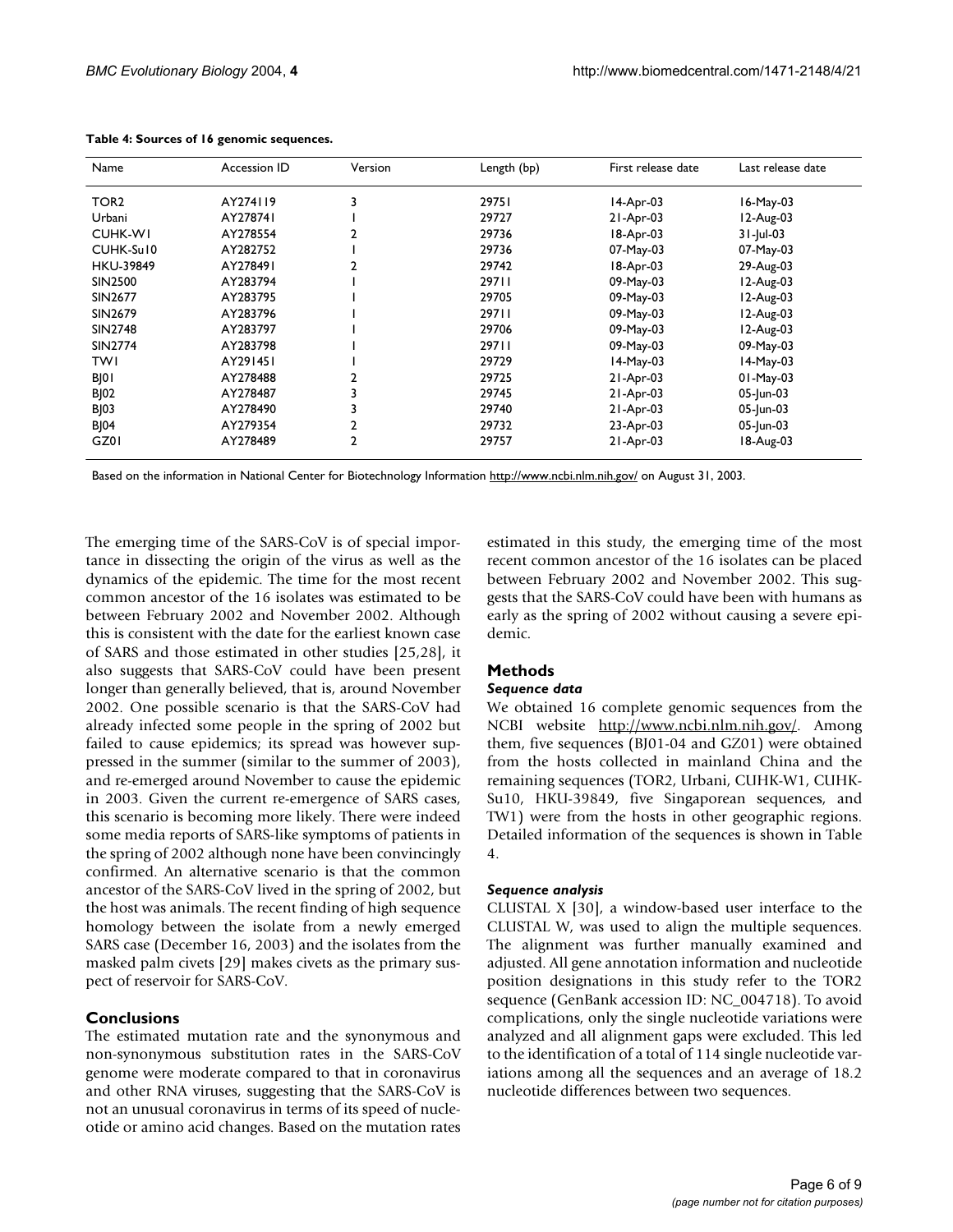The MEGA2 computer program [31] was used to calculate the pair-wise nucleotide differences. The resulting genetic distances were corrected by Jukes and Cantor's method [32]. The phylogeny of the sample was reconstructed using both neighbor-joining and maximum parsimony methods [31,33].

Mutation rate can be estimated in principle by the number of nucleotide differences between two sequences divided by twice their divergent time, i.e., the time to their most recent common ancestor. Due to better documented contact histories, mutation rates were estimated only by the sequences whose hosts were not from mainland China, that is, sequences TOR2, Urbani, CUHK-W1, CUHK-Su10, HKU-39849, five Singaporean sequences, and TW1. First, the range of the divergence time between each pair of sequences was inferred based on information on infection history, reported strain isolation dates and sequence release dates (Additional file 2) [4,34-36]. For example, the divergence time between isolates TOR2 and Urbani was estimated to be in the range of 34 to 58 days [35,36]. Second, nucleotide difference between each pair of sequences was calculated with adjustments to reduce the effect of sequencing errors and potential mutations during cell culture. Three strategies were used. The first strategy was used to reduce the number of pair-wise nucleotide differences by the averaged number of nucleotide differences observed in five closely related Singaporean sequences [4]. This strategy effectively assumes that there is no real nucleotide difference among these five sequences so that their observed differences reflect the level of errors. The second strategy was used to reduce the pair-wise nucleotide difference by two and to add 7 days to the divergence time to account for cell culture time. This strategy assumes that the mutation rate during the cell culture is the same as that in the human host and that on average the sequencing error is one nucleotide per genome. In the third strategy, we excluded all the nucleotide variants which had been observed only once (singletons) among the 61 human SARS-CoV sequences reported in [25]. The rational is that non-singleton mutations observed in a sample are much less likely due to sequencing errors as well as mutations during the laboratory passage of virus. This strategy is apparently conservative and can be regarded as the lower bound of the mutation rate. Finally, the mutation rate per site per year was estimated by

$$
\mu = \frac{\sum_{i < j} \frac{d_{ij}}{t_{ij}}}{n(n-1)/2} \times 365
$$

where  $d_{ij}$  is the genetic distance between sequence i and j,  $t_{ii}$  is twice their divergence time (in number of days), and n is the number of sequences.

A mutation in a codon is non-synonymous (or nonsilent) if it changes the amino acid, and is synonymous (silent) otherwise. The number of non-synonymous mutations per non-synonymous site (Ka) and the number of synonymous mutations per synonymous site (Ks) were computed using the method of Li, Wu, and Luo [37]. The non-synonymous and synonymous substitution rates were calculated using the divergence time as estimated above. Only the second strategy was applied to the rate estimation because the number of nucleotide differences used for the adjustment in the first strategy can not be separated for the non-synonymous and synonymous mutations.

#### **Authors' contributions**

ZZ carried out the data collection and sequence alignment, participated in the data analysis, and wrote the manuscript. HL compared the mutation rate among RNA viruses. XW collected and estimated the dates of the isolates. YZ participated in the data analysis. KZ, YPZ, and EB participated in the design and coordination of the study. YXF conceived of the study, and participated in its design, coordination and writing. All authors read and approved the final manuscript.

#### **Additional material**

#### **Additional File 1**

*Sequence relationship* Click here for file [\[http://www.biomedcentral.com/content/supplementary/1471-](http://www.biomedcentral.com/content/supplementary/1471-2148-4-21-S1.pdf) 2148-4-21-S1.pdf]

#### **Additional File 2**

*Estimation of divergence time* Click here for file [\[http://www.biomedcentral.com/content/supplementary/1471-](http://www.biomedcentral.com/content/supplementary/1471-2148-4-21-S2.pdf) 2148-4-21-S2.pdf]

#### **Acknowledgements**

This work was supported in part by grants from the National Institute of Health, Yunnan Province (2003C0001Z), and Yunnan University. ZZ was supported by a startup fund of the Virginia Commonwealth University. We thank two anonymous reviewers for valuable suggestions and Sara Barton and Jill Opalesky-Smith for improving the manuscript.

#### **References**

Marra MA, Jones SJ, Astell CR, Holt RA, Brooks-Wilson A, Butterfield YS, Khattra J, Asano JK, Barber SA, Chan SY, Cloutier A, Coughlin SM, Freeman D, Girn N, Griffith OL, Leach SR, Mayo M, McDonald H, Montgomery SB, Pandoh PK, Petrescu AS, Robertson AG, Schein JE, Siddiqui A, Smailus DE, Stott JM, Yang GS, Plummer F, Andonov A,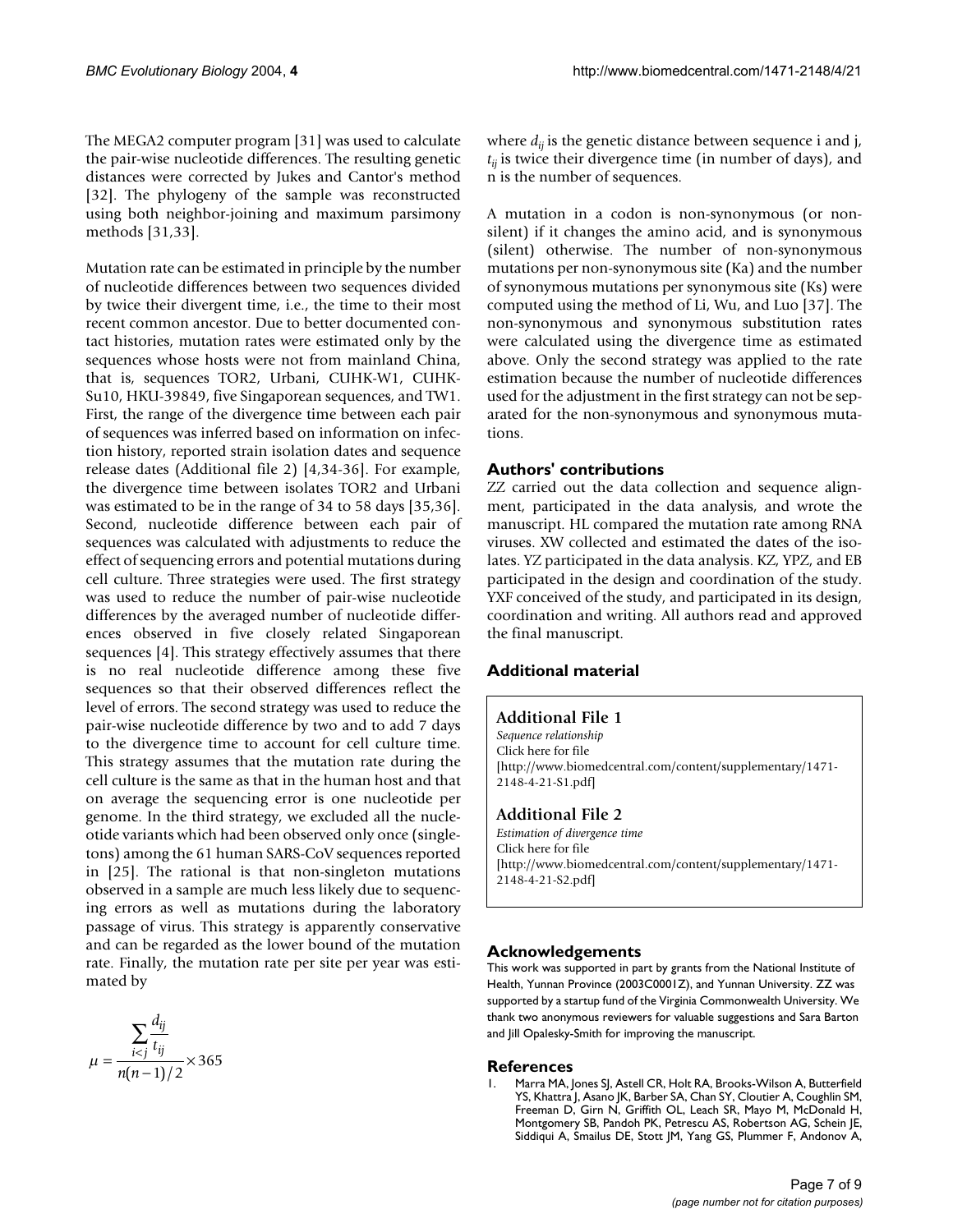Artsob H, Bastien N, Bernard K, Booth TF, Bowness D, Czub M, Drebot M, Fernando L, Flick R, Garbutt M, Gray M, Grolla A, Jones S, Feldmann H, Meyers A, Kabani A, Li Y, Normand S, Stroher U, Tipples GA, Tyler S, Vogrig R, Ward D, Watson B, Brunham RC, Krajden M, Petric M, Skowronski DM, Upton C, Roper RL: **[The Genome](http://www.ncbi.nlm.nih.gov/entrez/query.fcgi?cmd=Retrieve&db=PubMed&dopt=Abstract&list_uids=10.1126/science.1085953) [sequence of the SARS-associated coronavirus](http://www.ncbi.nlm.nih.gov/entrez/query.fcgi?cmd=Retrieve&db=PubMed&dopt=Abstract&list_uids=10.1126/science.1085953)[.](http://www.ncbi.nlm.nih.gov/entrez/query.fcgi?cmd=Retrieve&db=PubMed&dopt=Abstract&list_uids=12730501)** *Science* 2003, **300:**1399-1404.

- 2. Rota PA, Oberste MS, Monroe SS, Nix WA, Campagnoli R, Icenogle JP, Penaranda S, Bankamp B, Maher K, Chen MH, Tong S, Tamin A, Lowe L, Frace M, DeRisi JL, Chen Q, Wang D, Erdman DD, Peret TC, Burns C, Ksiazek TG, Rollin PE, Sanchez A, Liffick S, Holloway B, Limor J, McCaustland K, Olsen-Rasmussen M, Fouchier R, Gunther S, Osterhaus AD, Drosten C, Pallansch MA, Anderson LJ, Bellini WJ: **[Characterization of a novel coronavirus associated with](http://www.ncbi.nlm.nih.gov/entrez/query.fcgi?cmd=Retrieve&db=PubMed&dopt=Abstract&list_uids=10.1126/science.1085952) [severe acute respiratory syndrome](http://www.ncbi.nlm.nih.gov/entrez/query.fcgi?cmd=Retrieve&db=PubMed&dopt=Abstract&list_uids=10.1126/science.1085952)[.](http://www.ncbi.nlm.nih.gov/entrez/query.fcgi?cmd=Retrieve&db=PubMed&dopt=Abstract&list_uids=12730500)** *Science* 2003, **300:**1394-1399.
- 3. Guan Y, Zheng BJ, He YQ, Liu XL, Zhuang ZX, Cheung CL, Luo SW, Li PH, Zhang LJ, Guan YJ, Butt KM, Wong KL, Chan KW, Lim W, Shortridge KF, Yuen KY, Peiris JSM, Poon LLM: **[Isolation and char](http://www.ncbi.nlm.nih.gov/entrez/query.fcgi?cmd=Retrieve&db=PubMed&dopt=Abstract&list_uids=10.1126/science.1087139)[acterization of viruses related to the SARS coronavirus from](http://www.ncbi.nlm.nih.gov/entrez/query.fcgi?cmd=Retrieve&db=PubMed&dopt=Abstract&list_uids=10.1126/science.1087139) [animals in southern China](http://www.ncbi.nlm.nih.gov/entrez/query.fcgi?cmd=Retrieve&db=PubMed&dopt=Abstract&list_uids=10.1126/science.1087139)[.](http://www.ncbi.nlm.nih.gov/entrez/query.fcgi?cmd=Retrieve&db=PubMed&dopt=Abstract&list_uids=12958366)** *Science* 2003, **302:**276-278.
- 4. Ruan Yi Jun, Wei Chia Lin, Ling Ai Ee, Vega Vinsensius B, Thoreau Herve, Se Thoe Su Yun, Chia Jer-Ming, Ng Patrick, Chiu Kuo Ping, Lim Landri: **[Comparative full-length genome sequence analysis of](http://www.ncbi.nlm.nih.gov/entrez/query.fcgi?cmd=Retrieve&db=PubMed&dopt=Abstract&list_uids=10.1016/S0140-6736(03)13414-9) [14 SARS coronavirus isolates and common mutations asso](http://www.ncbi.nlm.nih.gov/entrez/query.fcgi?cmd=Retrieve&db=PubMed&dopt=Abstract&list_uids=10.1016/S0140-6736(03)13414-9)[ciated with putative origins of infection.](http://www.ncbi.nlm.nih.gov/entrez/query.fcgi?cmd=Retrieve&db=PubMed&dopt=Abstract&list_uids=10.1016/S0140-6736(03)13414-9)** *The Lancet* 2003, **361:**1779-1785.
- 5. Lai MC, Holmes KV: **In: Knipe DM, Howley, PM, eds. Fundamental Virology.** 4th edition. Lippincott, PA, Williams & Wilkins; 2001.
- 6. Chen W, Baric RS: **[Function of a 5'-end genomic RNA muta](http://www.ncbi.nlm.nih.gov/entrez/query.fcgi?cmd=Retrieve&db=PubMed&dopt=Abstract&list_uids=7494259)[tion that evolves during persistent mouse hepatitis virus](http://www.ncbi.nlm.nih.gov/entrez/query.fcgi?cmd=Retrieve&db=PubMed&dopt=Abstract&list_uids=7494259) [infection in vitro.](http://www.ncbi.nlm.nih.gov/entrez/query.fcgi?cmd=Retrieve&db=PubMed&dopt=Abstract&list_uids=7494259)** *J Virol* 1995, **69:**7529-7540.
- 7. Enjuanes L, Sune C, Gebauer F, Smerdou C, Camacho A, Anton IM, Gonzalez S, Talamillo A, Mendez A, Ballesteros ML, Sanchez C: **[Anti](http://www.ncbi.nlm.nih.gov/entrez/query.fcgi?cmd=Retrieve&db=PubMed&dopt=Abstract&list_uids=10.1016/0378-1135(92)90053-V)[gen selection and presentation to protect against transmis](http://www.ncbi.nlm.nih.gov/entrez/query.fcgi?cmd=Retrieve&db=PubMed&dopt=Abstract&list_uids=10.1016/0378-1135(92)90053-V)[sible gastroenteritis coronavirus](http://www.ncbi.nlm.nih.gov/entrez/query.fcgi?cmd=Retrieve&db=PubMed&dopt=Abstract&list_uids=10.1016/0378-1135(92)90053-V)[.](http://www.ncbi.nlm.nih.gov/entrez/query.fcgi?cmd=Retrieve&db=PubMed&dopt=Abstract&list_uids=1282756)** *Vet Microbiol* 1992, **33:**249-262.
- 8. Cavanagh D, Mawditt K, Adzhar A, Gough RE, Picault JP, Naylor CJ, Haydon D, Shaw K, Britton P: **[Does IBV change slowly despite](http://www.ncbi.nlm.nih.gov/entrez/query.fcgi?cmd=Retrieve&db=PubMed&dopt=Abstract&list_uids=9782351) [the capacity of the spike protein to vary greatly?](http://www.ncbi.nlm.nih.gov/entrez/query.fcgi?cmd=Retrieve&db=PubMed&dopt=Abstract&list_uids=9782351)** *Adv Exp Med Biol* 1998, **440:**729-734.
- 9. Lu L, Nakano T, Orito E, Mizokami M, Robertson BH: **[Evaluation of](http://www.ncbi.nlm.nih.gov/entrez/query.fcgi?cmd=Retrieve&db=PubMed&dopt=Abstract&list_uids=10.1128/JVI.75.6.3004-3009.2001) [accumulation of hepatitis C virus mutations in a chronically](http://www.ncbi.nlm.nih.gov/entrez/query.fcgi?cmd=Retrieve&db=PubMed&dopt=Abstract&list_uids=10.1128/JVI.75.6.3004-3009.2001) infected chimpanzee: comparison of the core, E1, HVR1, and [NS5b regions](http://www.ncbi.nlm.nih.gov/entrez/query.fcgi?cmd=Retrieve&db=PubMed&dopt=Abstract&list_uids=10.1128/JVI.75.6.3004-3009.2001)[.](http://www.ncbi.nlm.nih.gov/entrez/query.fcgi?cmd=Retrieve&db=PubMed&dopt=Abstract&list_uids=11222726)** *J Virol* 2001, **75:**3004-3009.
- 10. Nakao H, Okamoto H, Fukuda M, Tsuda F, Mitsui T, Masuko K, Iizuka H, Miyakawa Y, Mayumi M: **[Mutation rate of GB virus C/hepatitis](http://www.ncbi.nlm.nih.gov/entrez/query.fcgi?cmd=Retrieve&db=PubMed&dopt=Abstract&list_uids=10.1006/viro.1997.8615) [G virus over the entire genome and in subgenomic regions](http://www.ncbi.nlm.nih.gov/entrez/query.fcgi?cmd=Retrieve&db=PubMed&dopt=Abstract&list_uids=10.1006/viro.1997.8615)[.](http://www.ncbi.nlm.nih.gov/entrez/query.fcgi?cmd=Retrieve&db=PubMed&dopt=Abstract&list_uids=9201215)** *Virology* 1997, **233:**43-50.
- 11. Villaverde A, Martinez MA, Sobrino F, Dopazo J, Moya A, Domingo E: **[Fixation of mutations at the VP1 gene of foot-and-mouth dis](http://www.ncbi.nlm.nih.gov/entrez/query.fcgi?cmd=Retrieve&db=PubMed&dopt=Abstract&list_uids=10.1016/0378-1119(91)90267-F)ease virus. Can quasispecies define a transient molecular [clock?](http://www.ncbi.nlm.nih.gov/entrez/query.fcgi?cmd=Retrieve&db=PubMed&dopt=Abstract&list_uids=10.1016/0378-1119(91)90267-F)** *Gene* 1991, **103:**147-153.
- 12. Xu X, Cox NJ, Bender CA, Regnery HL, Shaw MW: **[Genetic varia](http://www.ncbi.nlm.nih.gov/entrez/query.fcgi?cmd=Retrieve&db=PubMed&dopt=Abstract&list_uids=10.1006/viro.1996.0519)[tion in neuraminidase genes of influenza A \(H3N2\) viruses](http://www.ncbi.nlm.nih.gov/entrez/query.fcgi?cmd=Retrieve&db=PubMed&dopt=Abstract&list_uids=10.1006/viro.1996.0519)[.](http://www.ncbi.nlm.nih.gov/entrez/query.fcgi?cmd=Retrieve&db=PubMed&dopt=Abstract&list_uids=8862412)** *Virology* 1996, **224:**175-183.
- 13. Shu LL, Bean WJ, Webster RG: **[Analysis of the evolution and var](http://www.ncbi.nlm.nih.gov/entrez/query.fcgi?cmd=Retrieve&db=PubMed&dopt=Abstract&list_uids=8474171)[iation of the human influenza A virus nucleoprotein gene](http://www.ncbi.nlm.nih.gov/entrez/query.fcgi?cmd=Retrieve&db=PubMed&dopt=Abstract&list_uids=8474171) [from 1933 to 1990.](http://www.ncbi.nlm.nih.gov/entrez/query.fcgi?cmd=Retrieve&db=PubMed&dopt=Abstract&list_uids=8474171)** *J Virol* 1993, **67:**2723-2729.
- 14. Krossoy B, Nilsen F, Falk K, Endresen C, Nylund A: **[Phylogenetic](http://www.ncbi.nlm.nih.gov/entrez/query.fcgi?cmd=Retrieve&db=PubMed&dopt=Abstract&list_uids=11253869) [analysis of infectious salmon anaemia virus isolates from](http://www.ncbi.nlm.nih.gov/entrez/query.fcgi?cmd=Retrieve&db=PubMed&dopt=Abstract&list_uids=11253869) [Norway, Canada and Scotland.](http://www.ncbi.nlm.nih.gov/entrez/query.fcgi?cmd=Retrieve&db=PubMed&dopt=Abstract&list_uids=11253869)** *Dis Aquat Organ* 2001, **44:**1-6.
- 15. Schrag SJ, Rota PA, Bellini WJ: **[Spontaneous mutation rate of](http://www.ncbi.nlm.nih.gov/entrez/query.fcgi?cmd=Retrieve&db=PubMed&dopt=Abstract&list_uids=9847306) [measles virus: direct estimation based on mutations confer](http://www.ncbi.nlm.nih.gov/entrez/query.fcgi?cmd=Retrieve&db=PubMed&dopt=Abstract&list_uids=9847306)[ring monoclonal antibody resistance.](http://www.ncbi.nlm.nih.gov/entrez/query.fcgi?cmd=Retrieve&db=PubMed&dopt=Abstract&list_uids=9847306)** *J Virol* 1999, **73:**51-54.
- 16. Li WH, Tanimura M, Sharp PM: **[Rates and dates of divergence](http://www.ncbi.nlm.nih.gov/entrez/query.fcgi?cmd=Retrieve&db=PubMed&dopt=Abstract&list_uids=3405075) [between AIDS virus nucleotide sequences.](http://www.ncbi.nlm.nih.gov/entrez/query.fcgi?cmd=Retrieve&db=PubMed&dopt=Abstract&list_uids=3405075)** *Mol Biol Evol* 1988, **5:**313-330.
- 17. Fu Yun-Xin: **[Estimating mutation rate and generation time](http://www.ncbi.nlm.nih.gov/entrez/query.fcgi?cmd=Retrieve&db=PubMed&dopt=Abstract&list_uids=11264414) [from longitudinal samples of DNA sequences.](http://www.ncbi.nlm.nih.gov/entrez/query.fcgi?cmd=Retrieve&db=PubMed&dopt=Abstract&list_uids=11264414)** *Mol Biol Evol* 2001, **18:**620-626.
- 18. Muller-Trutwin MC, Corbet S, Tavares MD, Herve VM, Nerrienet E, Georges-Courbot MC, Saurin W, Sonigo P, Barre-Sinoussi F: **[The](http://www.ncbi.nlm.nih.gov/entrez/query.fcgi?cmd=Retrieve&db=PubMed&dopt=Abstract&list_uids=10.1006/viro.1996.0458) evolutionary rate of nonpathogenic simian immunodefi[ciency virus \(SIVagm\) is in agreement with a rapid and con](http://www.ncbi.nlm.nih.gov/entrez/query.fcgi?cmd=Retrieve&db=PubMed&dopt=Abstract&list_uids=10.1006/viro.1996.0458)[tinuous replication in vivo](http://www.ncbi.nlm.nih.gov/entrez/query.fcgi?cmd=Retrieve&db=PubMed&dopt=Abstract&list_uids=10.1006/viro.1996.0458)[.](http://www.ncbi.nlm.nih.gov/entrez/query.fcgi?cmd=Retrieve&db=PubMed&dopt=Abstract&list_uids=8806543)** *Virology* 1996, **223:**89-102.
- 19. Mansky LM, Temin HM: **[Lower mutation rate of bovine leuke](http://www.ncbi.nlm.nih.gov/entrez/query.fcgi?cmd=Retrieve&db=PubMed&dopt=Abstract&list_uids=8254760)[mia virus relative to that of spleen necrosis virus.](http://www.ncbi.nlm.nih.gov/entrez/query.fcgi?cmd=Retrieve&db=PubMed&dopt=Abstract&list_uids=8254760)** *J Virol* 1994, **68:**494-499.
- 20. Braun MJ, Clements JE, Gonda MA: **[The visna virus genome: evi](http://www.ncbi.nlm.nih.gov/entrez/query.fcgi?cmd=Retrieve&db=PubMed&dopt=Abstract&list_uids=2824836)[dence for a hypervariable site in the env gene and sequence](http://www.ncbi.nlm.nih.gov/entrez/query.fcgi?cmd=Retrieve&db=PubMed&dopt=Abstract&list_uids=2824836) [homology among lentivirus envelope proteins.](http://www.ncbi.nlm.nih.gov/entrez/query.fcgi?cmd=Retrieve&db=PubMed&dopt=Abstract&list_uids=2824836)** *J Virol* 1987, **61:**4046-4054.
- Venter JC, Adams MD, Myers EW, Li PW, Mural RJ, Sutton GG, Smith HO, Yandell M, Evans CA, Holt RA, Gocayne JD, Amanatides P, Ballew RM, Huson DH, Wortman JR, Zhang Q, Kodira CD, Zheng XH, Chen L, Skupski M, Subramanian G, Thomas PD, Zhang J, Gabor Miklos GL, Nelson C, Broder S, Clark AG, Nadeau J, McKusick VA, Zinder N, Levine AJ, Roberts RJ, Simon M, Slayman C, Hunkapiller M, Bolanos R, Delcher A, Dew I, Fasulo D, Flanigan M, Florea L, Halpern A, Hannenhalli S, Kravitz S, Levy S, Mobarry C, Reinert K, Remington K, Abu-Threideh J, Beasley E, Biddick K, Bonazzi V, Brandon R, Cargill M, Chandramouliswaran I, Charlab R, Chaturvedi K, Deng Z, Di Francesco V, Dunn P, Eilbeck K, Evangelista C, Gabrielian AE, Gan W, Ge W, Gong F, Gu Z, Guan P, Heiman TJ, Higgins ME, Ji RR, Ke Z, Ketchum KA, Lai Z, Lei Y, Li Z, Li J, Liang Y, Lin X, Lu F, Merkulov GV, Milshina N, Moore HM, Naik AK, Narayan VA, Neelam B, Nusskern D, Rusch DB, Salzberg S, Shao W, Shue B, Sun J, Wang Z, Wang A, Wang X, Wang J, Wei M, Wides R, Xiao C, Yan C, Yao A, Ye J, Zhan M, Zhang W, Zhang H, Zhao Q, Zheng L, Zhong F, Zhong W, Zhu S, Zhao S, Gilbert D, Baumhueter S, Spier G, Carter C, Cravchik A, Woodage T, Ali F, An H, Awe A, Baldwin D, Baden H, Barnstead M, Barrow I, Beeson K, Busam D, Carver A, Center A, Cheng ML, Curry L, Danaher S, Davenport L, Desilets R, Dietz S, Dodson K, Doup L, Ferriera S, Garg N, Gluecksmann A, Hart B, Haynes J, Haynes C, Heiner C, Hladun S, Hostin D, Houck J, Howland T, Ibegwam C, Johnson J, Kalush F, Kline L, Koduru S, Love A, Mann F, May D, McCawley S, McIntosh T, McMullen I, Moy M, Moy L, Murphy B, Nelson K, Pfannkoch C, Pratts E, Puri V, Qureshi H, Reardon M, Rodriguez R, Rogers YH, Romblad D, Ruhfel B, Scott R, Sitter C, Smallwood M, Stewart E, Strong R, Suh E, Thomas R, Tint NN, Tse S, Vech C, Wang G, Wetter J, Williams S, Williams M, Windsor S, Winn-Deen E, Wolfe K, Zaveri J, Zaveri K, Abril JF, Guigo R, Campbell MJ, Sjolander KV, Karlak B, Kejariwal A, Mi H, Lazareva B, Hatton T, Narechania A, Diemer K, Muruganujan A, Guo N, Sato S, Bafna V, Istrail S, Lippert R, Schwartz R, Walenz B, Yooseph S, Allen D, Basu A, Baxendale J, Blick L, Caminha M, Carnes-Stine J, Caulk P, Chiang YH, Coyne M, Dahlke C, Mays A, Dombroski M, Donnelly M, Ely D, Esparham S, Fosler C, Gire H, Glanowski S, Glasser K, Glodek A, Gorokhov M, Graham K, Gropman B, Harris M, Heil J, Henderson S, Hoover J, Jennings D, Jordan C, Jordan J, Kasha J, Kagan L, Kraft C, Levitsky A, Lewis M, Liu X, Lopez J, Ma D, Majoros W, McDaniel J, Murphy S, Newman M, Nguyen T, Nguyen N, Nodell M, Pan S, Peck J, Peterson M, Rowe W, Sanders R, Scott J, Simpson M, Smith T, Sprague A, Stockwell T, Turner R, Venter E, Wang M, Wen M, Wu D, Wu M, Xia A, Zandieh A, Zhu X: **[The sequence of the human](http://www.ncbi.nlm.nih.gov/entrez/query.fcgi?cmd=Retrieve&db=PubMed&dopt=Abstract&list_uids=10.1126/science.1058040) [genome](http://www.ncbi.nlm.nih.gov/entrez/query.fcgi?cmd=Retrieve&db=PubMed&dopt=Abstract&list_uids=10.1126/science.1058040)[.](http://www.ncbi.nlm.nih.gov/entrez/query.fcgi?cmd=Retrieve&db=PubMed&dopt=Abstract&list_uids=11181995)** *Science* 2001, **291:**1304-1351.
- Zhao Z, Boerwinkle E: [Neighboring-nucleotide effects on single](http://www.ncbi.nlm.nih.gov/entrez/query.fcgi?cmd=Retrieve&db=PubMed&dopt=Abstract&list_uids=10.1101/gr.287302) **[nucleotide polymorphisms: a study of 2.6 million polymor](http://www.ncbi.nlm.nih.gov/entrez/query.fcgi?cmd=Retrieve&db=PubMed&dopt=Abstract&list_uids=10.1101/gr.287302)[phisms across the human genome](http://www.ncbi.nlm.nih.gov/entrez/query.fcgi?cmd=Retrieve&db=PubMed&dopt=Abstract&list_uids=10.1101/gr.287302)[.](http://www.ncbi.nlm.nih.gov/entrez/query.fcgi?cmd=Retrieve&db=PubMed&dopt=Abstract&list_uids=12421754)** *Genome Res* 2002, **12:**1679-1686.
- 23. Ferguson NM, Galvani AP, Bush RM: **[Ecological and immunologi](http://www.ncbi.nlm.nih.gov/entrez/query.fcgi?cmd=Retrieve&db=PubMed&dopt=Abstract&list_uids=10.1038/nature01509)[cal determinants of influenza evolution](http://www.ncbi.nlm.nih.gov/entrez/query.fcgi?cmd=Retrieve&db=PubMed&dopt=Abstract&list_uids=10.1038/nature01509)[.](http://www.ncbi.nlm.nih.gov/entrez/query.fcgi?cmd=Retrieve&db=PubMed&dopt=Abstract&list_uids=12660783)** *Nature* 2003, **422:**428-433.
- Suzuki Y, Gojobori T: [The origin and evolution of Ebola and](http://www.ncbi.nlm.nih.gov/entrez/query.fcgi?cmd=Retrieve&db=PubMed&dopt=Abstract&list_uids=9254917) **[Marburg viruses.](http://www.ncbi.nlm.nih.gov/entrez/query.fcgi?cmd=Retrieve&db=PubMed&dopt=Abstract&list_uids=9254917)** *Mol Biol Evol* 1997, **14:**800-806.
- 25. The Chinese SARS Molecular Epidemiology Consortium: **[Molecular](http://www.ncbi.nlm.nih.gov/entrez/query.fcgi?cmd=Retrieve&db=PubMed&dopt=Abstract&list_uids=10.1126/science.1092002) [evolution of the SARS coronavirus during the course of the](http://www.ncbi.nlm.nih.gov/entrez/query.fcgi?cmd=Retrieve&db=PubMed&dopt=Abstract&list_uids=10.1126/science.1092002) [SARS epidemic in China](http://www.ncbi.nlm.nih.gov/entrez/query.fcgi?cmd=Retrieve&db=PubMed&dopt=Abstract&list_uids=10.1126/science.1092002)[.](http://www.ncbi.nlm.nih.gov/entrez/query.fcgi?cmd=Retrieve&db=PubMed&dopt=Abstract&list_uids=14752165)** *Science* 2004, **303:**1666-1669.
- 26. Bush RM, Smith CB, Cox NJ, Fitch WM: **[Effects of passage history](http://www.ncbi.nlm.nih.gov/entrez/query.fcgi?cmd=Retrieve&db=PubMed&dopt=Abstract&list_uids=10.1073/pnas.97.13.6974) [and sampling bias on phylogenetic reconstruction of human](http://www.ncbi.nlm.nih.gov/entrez/query.fcgi?cmd=Retrieve&db=PubMed&dopt=Abstract&list_uids=10.1073/pnas.97.13.6974) [influenza A evolution](http://www.ncbi.nlm.nih.gov/entrez/query.fcgi?cmd=Retrieve&db=PubMed&dopt=Abstract&list_uids=10.1073/pnas.97.13.6974)[.](http://www.ncbi.nlm.nih.gov/entrez/query.fcgi?cmd=Retrieve&db=PubMed&dopt=Abstract&list_uids=10860959)** *Proc Natl Acad Sci USA* 2000, **97:**6974-6980.
- 27. Brown Earl G, Tetro Jason A: **[Comparative analysis of the SARS](http://www.ncbi.nlm.nih.gov/entrez/query.fcgi?cmd=Retrieve&db=PubMed&dopt=Abstract&list_uids=10.1016/S0140-6736(03)13444-7) [coronavirus genome: a good start to a long journey.](http://www.ncbi.nlm.nih.gov/entrez/query.fcgi?cmd=Retrieve&db=PubMed&dopt=Abstract&list_uids=10.1016/S0140-6736(03)13444-7)** *The Lancet* 2003, **361:**1756-1757.
- 28. Zeng F, Chow KY, Leung FC: **[Estimated timing of the last com](http://www.ncbi.nlm.nih.gov/entrez/query.fcgi?cmd=Retrieve&db=PubMed&dopt=Abstract&list_uids=10.1056/NEJM200312183492523)[mon ancestor of the SARS coronavirus](http://www.ncbi.nlm.nih.gov/entrez/query.fcgi?cmd=Retrieve&db=PubMed&dopt=Abstract&list_uids=10.1056/NEJM200312183492523)[.](http://www.ncbi.nlm.nih.gov/entrez/query.fcgi?cmd=Retrieve&db=PubMed&dopt=Abstract&list_uids=14681521)** *N Engl J Med* 2003, **349:**2469-2470.
- 29. Cyranoski D: **[Swift response greets return of SARS in China.](http://www.ncbi.nlm.nih.gov/entrez/query.fcgi?cmd=Retrieve&db=PubMed&dopt=Abstract&list_uids=14712242)** *Nature* 2004, **427:**89.
- 30. Thompson JD, Gibson TJ, Plewniak F, Jeanmougin F, Higgins DG: **[The](http://www.ncbi.nlm.nih.gov/entrez/query.fcgi?cmd=Retrieve&db=PubMed&dopt=Abstract&list_uids=10.1093/nar/25.24.4876) [CLUSTAL\\_X windows interface: flexible strategies for mul](http://www.ncbi.nlm.nih.gov/entrez/query.fcgi?cmd=Retrieve&db=PubMed&dopt=Abstract&list_uids=10.1093/nar/25.24.4876)-**